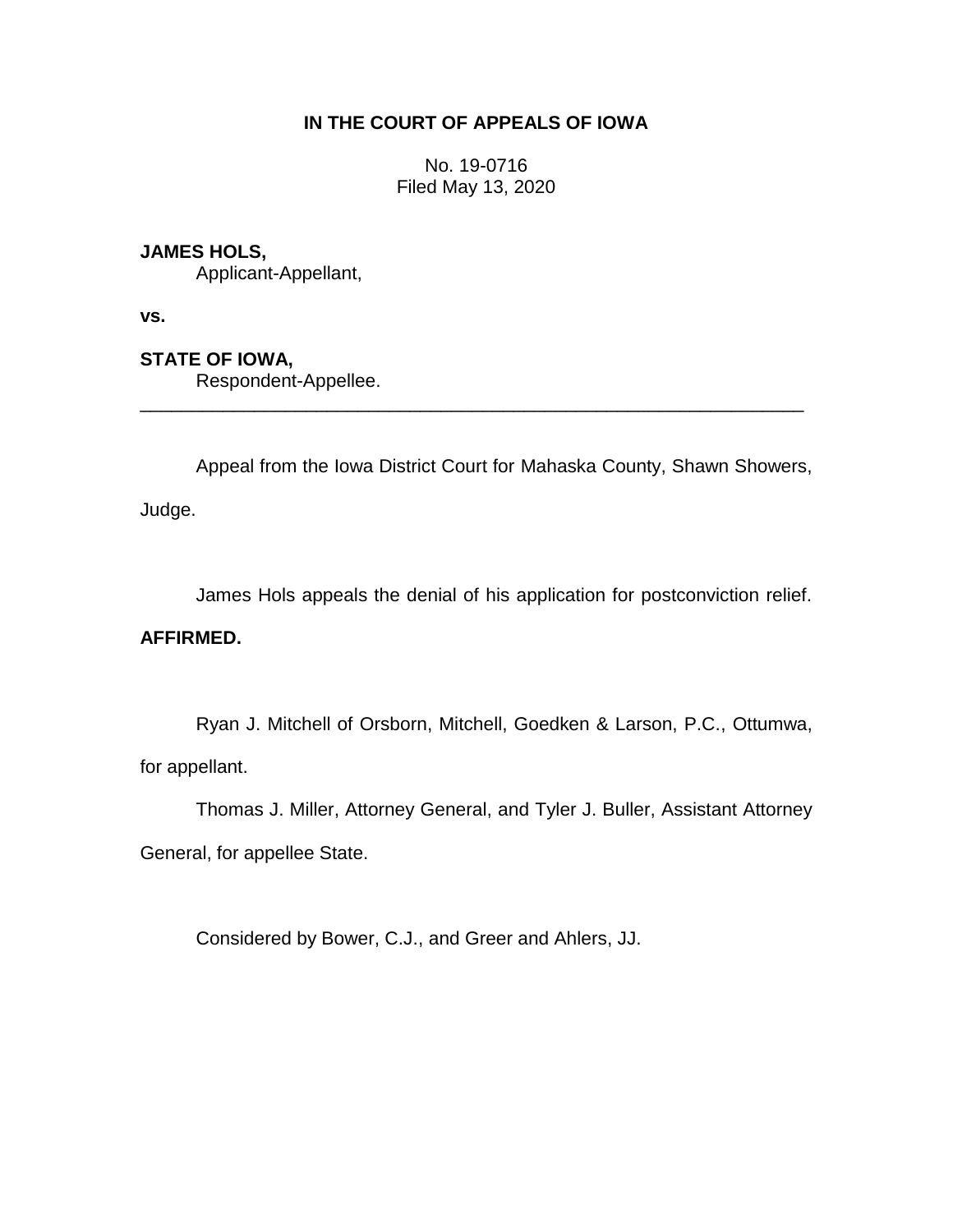## **AHLERS, Judge.**

 $\overline{a}$ 

In 2010, a jury found James Hols guilty of domestic abuse assault. Because it was Hols's third conviction for such an offense, the charge was enhanced to a class "D" felony. *See* Iowa Code § 708.2A(4) (2010). Also, since Hols had two prior felony convictions, Hols was subject to sentencing enhancements as a habitual offender. *Id*. §§ 902.8, 902.9(3). In addition to the domestic abuse assault charge, Hols was also charged with willful injury causing bodily injury, a class "D" felony. *Id*. § 708.4(2). The jury found Hols guilty of the lesser-included offense of assault causing bodily injury, a serious misdemeanor. *Id*. § 708.2(2). The sentencing court merged the charge of assault causing bodily injury with the sentence for domestic abuse assault and entered no separate sentence for the assault causing bodily injury charge.<sup>1</sup> Hols was sentenced to an indeterminate term of incarceration not to exceed fifteen years with a minimum sentence of three years. In a direct appeal raising issues unrelated to the issues in this case, Hols's conviction was affirmed. *State v. Hols*, No. 10-1841, 2013 WL 750307, at \*3 (Iowa Ct. App. Feb. 27, 2013).

Hols initiated these postconviction-relief (PCR) proceedings claiming ineffective assistance of counsel. Following a trial on the merits, the district court denied Hols's application. Hols appeals.

<sup>&</sup>lt;sup>1</sup> Although the charge of assault causing bodily injury includes an element that domestic abuse assault does not, specifically the element of bodily injury, the State did not seek review of the sentencing court's decision to merge the two offenses. Therefore, we do not address any issue pertaining to merger.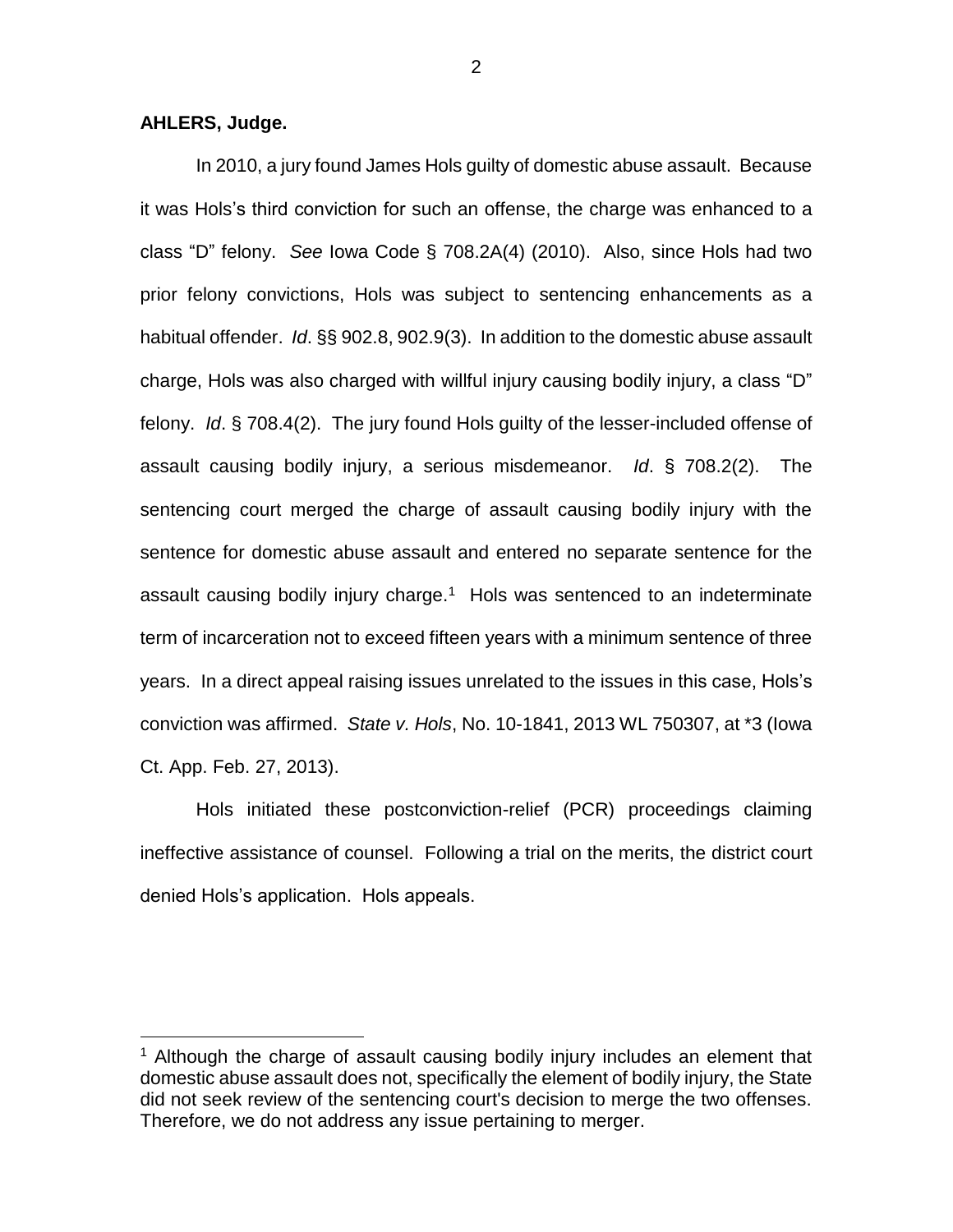### **I. Standard of Review and Legal Standards.**

"Generally, an appeal from a denial of an application for postconviction relief is reviewed for correction of errors at law." *Nguyen v. State*, 878 N.W.2d 744, 750 (Iowa 2016) (citation omitted). However, because ineffective-assistance-ofcounsel claims are based on the constitutional guarantees of the effective assistance of counsel found in the Sixth Amendment of the U.S. Constitution and article I, section 10 of the Iowa Constitution, such claims are reviewed de novo. *Id*.

To prevail on a claim of ineffective assistance of counsel, Hols must make two showings: (1) counsel's performance was deficient; and (2) the deficient performance prejudiced the defense. *Strickland v. Washington*, 466 U.S. 668, 687 (1984). "[Hols] has the burden of proof to establish by a preponderance of the evidence that counsel rendered ineffective assistance." *State v. Aldape*, 307 N.W.2d 32, 42 (Iowa 1981).

A fair assessment of attorney performance requires that every effort be made to eliminate the distorting effects of hindsight, to reconstruct the circumstances of counsel's challenged conduct, and to evaluate the conduct from counsel's perspective at the time. Because of the difficulties inherent in making the evaluation, a court must indulge a strong presumption that counsel's conduct falls within the wide range of reasonable professional assistance; that is, the defendant must overcome the presumption that, under the circumstances, the challenged action "might be considered sound trial strategy."

*Strickland*, 466 U.S. at 689 (citation omitted). "[Hols] must show that there is a reasonable probability that, but for counsel's unprofessional errors, the result of the proceeding would have been different. A reasonable probability is a probability sufficient to undermine confidence in the outcome." *Id*. at 694. "The object of an ineffectiveness claim is not to grade counsel's performance. If it is easier to

3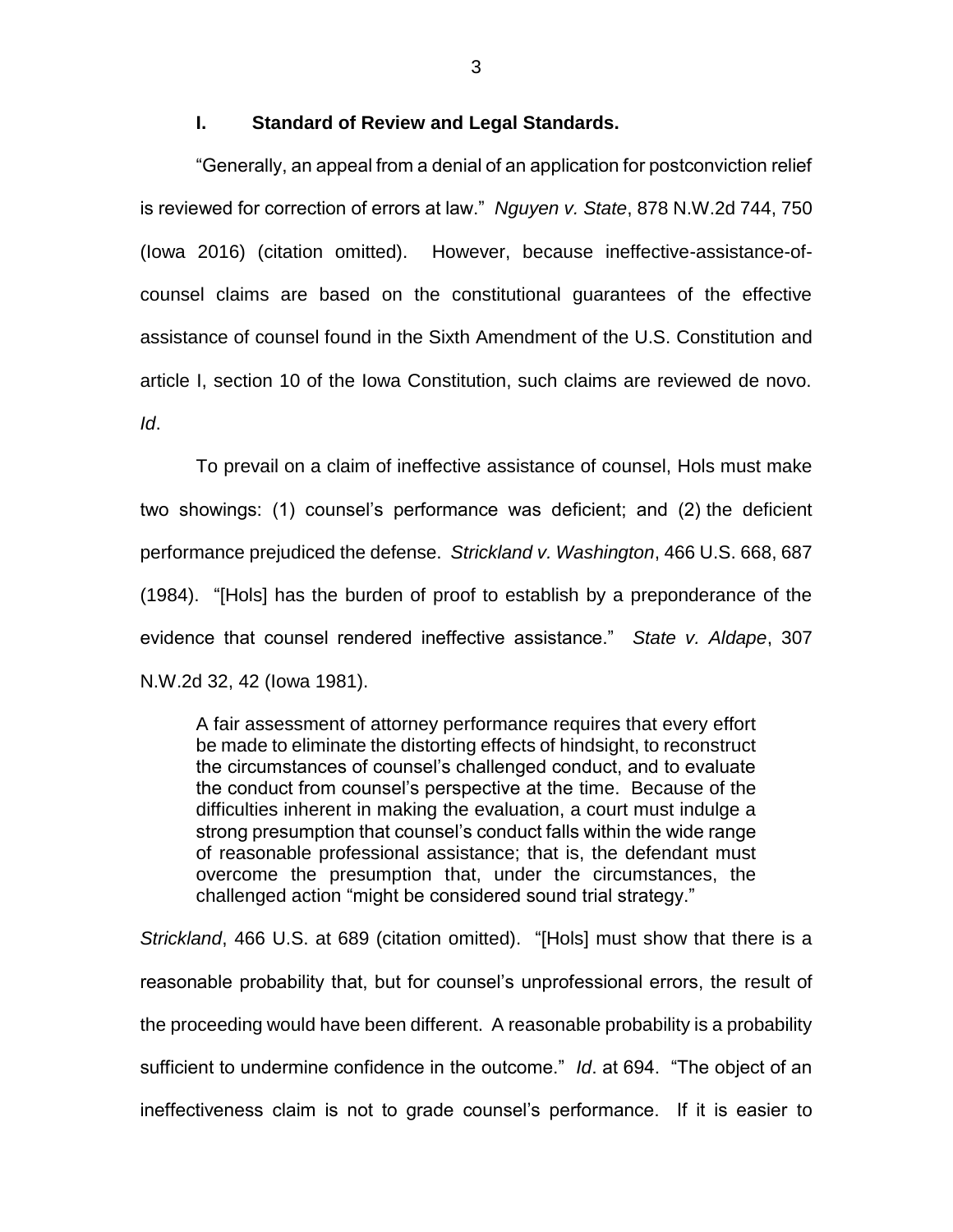dispose of an ineffectiveness claim on the ground of lack of sufficient prejudice, which we expect will often be so, that course should be followed." *Id.* at 697. "Courts should strive to ensure that ineffectiveness claims not become so burdensome to defense counsel that the entire criminal justice system suffers as a result." *Id*.

## **II. Discussion.**

Hols claims his trial counsel was ineffective in the following ways:

(1) failing to depose opposing witnesses;

(2) eliciting testimony from the complaining witness that Hols is a sex offender and not requesting a curative instruction or a mistrial;

(3) asking open-ended questions on cross-examination of the complaining witness that resulted in her repeating her allegations;

(4) failing to properly challenge the sufficiency of the evidence in making a motion for judgment of acquittal on the willful injury charge;

(5) failing to secure the attendance of and call defense witnesses; and

(6) failing to call Hols as a witness.

#### **A. Failing to Depose Witnesses.**

Trial counsel deposed the complaining witness but did not depose the remaining two witnesses disclosed by the State, both of whom were lawenforcement officers. Hols did not meet his burden to establish either prong of this claim of ineffectiveness. Trial counsel had the reports prepared by both witnesses prior to trial. Trial counsel had prior experience with both witnesses and from that experience believed both witnesses would not stray from their written reports. This belief turned out to be accurate, as neither witness strayed significantly from the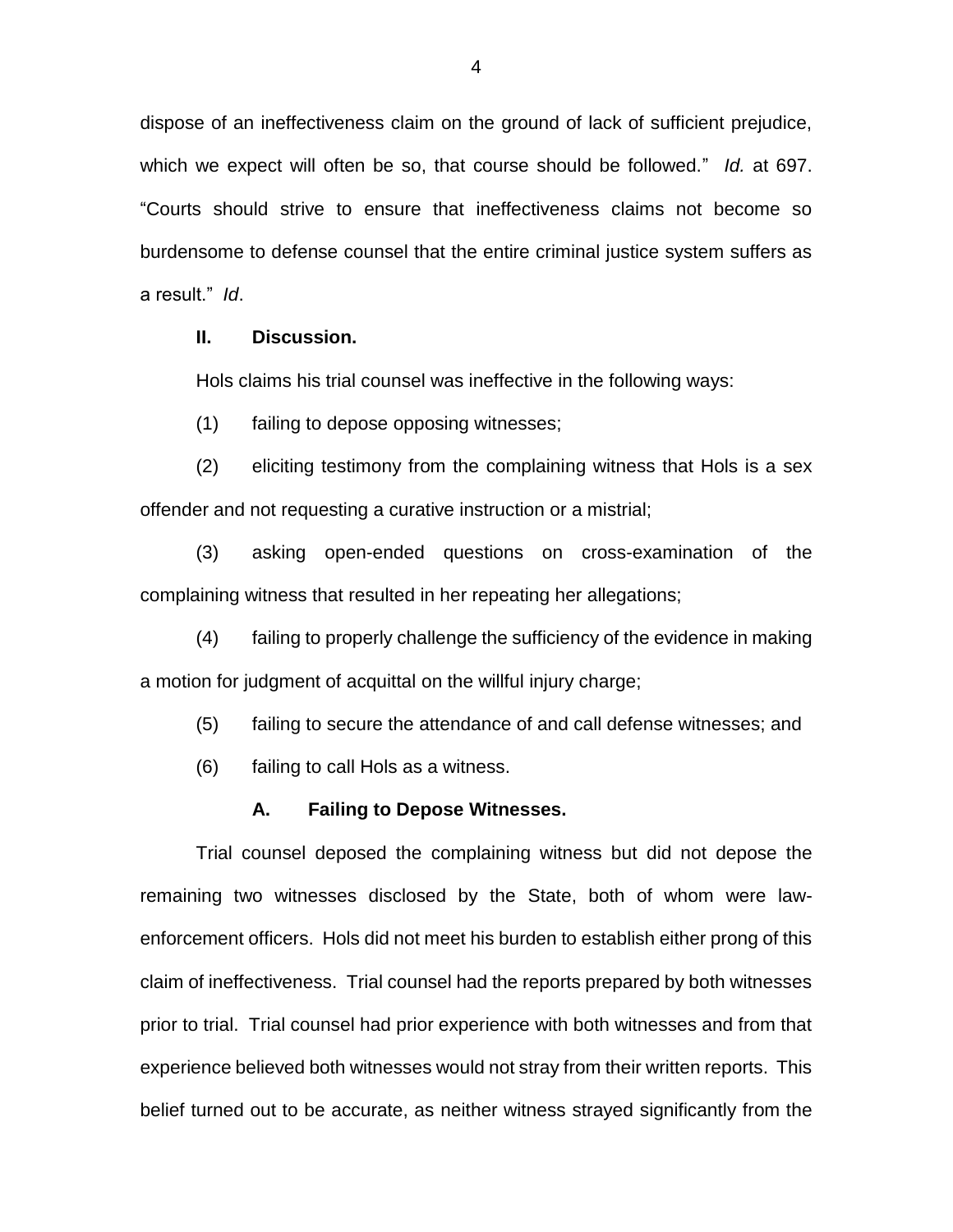details of the reports while testifying. Under these circumstances, trial counsel did not breach any duty by failing to depose the witnesses and there was no prejudice to Hols, as there is no reason to believe the outcome of the trial would have been any different if he had. In fact, other than an unsupported statement that he was prejudiced, Hols presents no argument or description of how he was prejudiced. *See State v. Tate*, 710 N.W.2d 237, 241 (Iowa 2006) ("'[C]onclusory claims of prejudice' are not sufficient to satisfy the prejudice element." (quoting *State v. Myers*, 653 N.W.2d 574, 579 (Iowa 2002)).

#### **B. Sex Offender Testimony.**

While Hols's trial counsel was cross-examining the complaining witness, the following exchange took place:

Q. Now you said your cousin and his wife . . . have guardianship of your child? A. Yes.

Q. And why is that? A. Because I was with another guy that is a registered sex offender, as well as Mr. Hols is.

Hols asserts asking an open-ended question that allowed the witness to volunteer the sex offender information constituted ineffective assistance of counsel. He also asserts counsel was ineffective for failing to move to strike the answer, ask for a curative instruction, or ask for a mistrial. During the PCR trial, Hols's trial counsel expressed the opinion that he should have objected or asked for a curative instruction after the witness blurted out the reference to Hols being a sex offender. The district court found asking an open-ended question was not a breach of duty but counsel's failure to object or ask for a curative instruction was a breach of duty. However, the district court found a lack of showing of prejudice as a result of the breach of duty.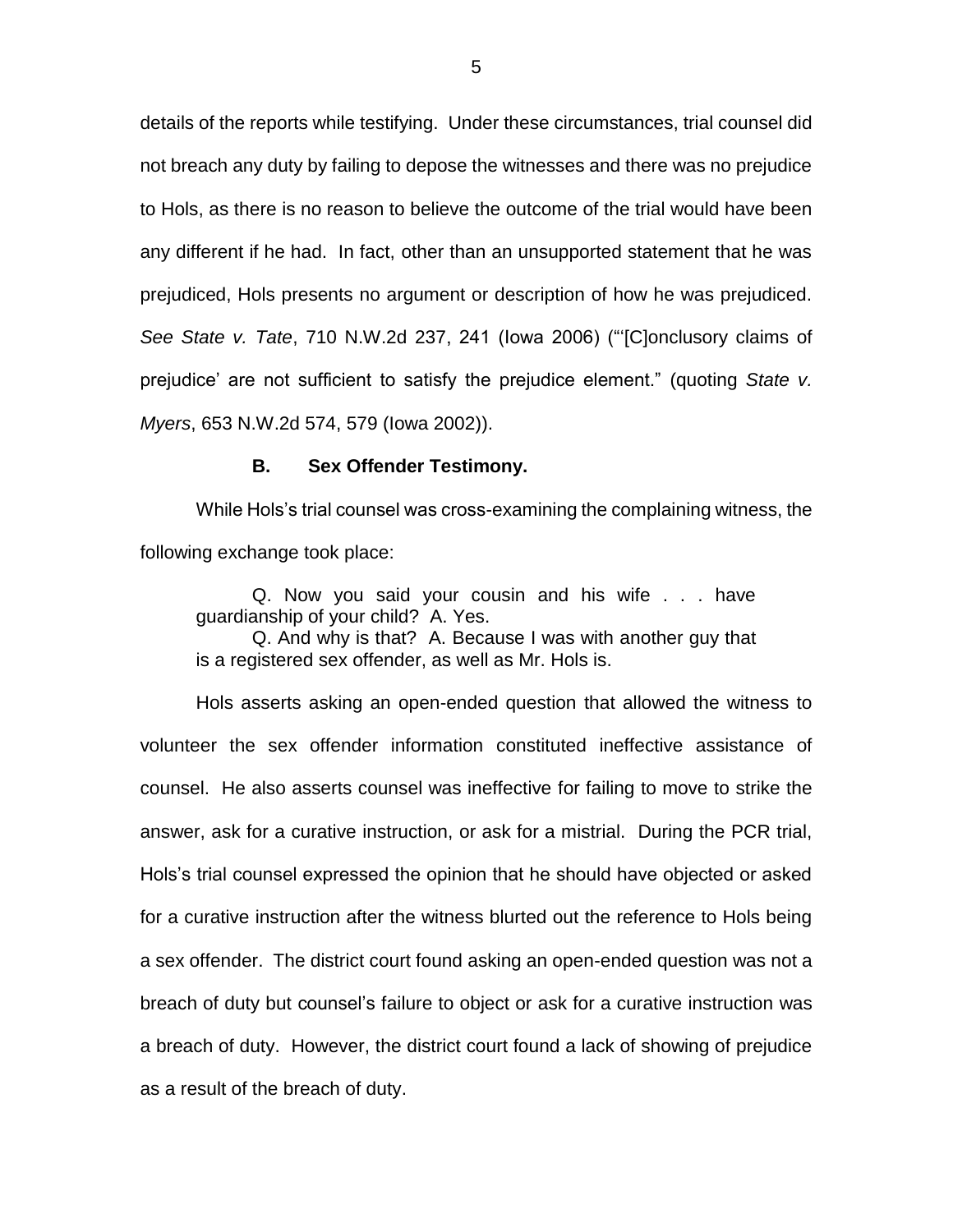We agree the question itself did not breach any duty. We question the district court's conclusion there was a breach of duty by failing to object or ask for a curative instruction. Trial counsel was never asked if there was a strategic reason for failing to do so even though there are strategic considerations apparent from the context. Trial counsel may have wanted to avoid calling further attention to the stray comment, hoping the volunteered and nonresponsive comment which could be perceived by jurors as spiteful—did not shed the complaining witness in a very favorable light. However, we do not need to decide whether Hols met his burden to show a breach of duty, as his claim fails on the prejudice prong. Even if trial counsel objected and received a curative instruction, it would not have changed the outcome in light of the evidence that Hols admitted to law enforcement officers to having dragged the complaining witness up the stairs by her belt or hair and the officers observed corroborating injuries on the victim.

### **C. Open-Ended Cross-Examination Questions.**

Trial counsel's strategy of asking open-ended questions on crossexamination to get the complaining witness to repeat her story in the hope of finding inconsistencies was not a breach of counsel's duty and was not prejudicial. Hols did not meet his burden of showing this was an unreasonable trial strategy, and a reasonable trial strategy does not amount to ineffective assistance of counsel merely because it was unsuccessful. *See Osborn v. State*, 573 N.W.2d 917, 922 (Iowa 1998) ("Improvident trial strategy, miscalculated tactics, or mistakes in judgment do not necessarily amount to ineffective assistance of counsel. The petitioner must overcome a strong presumption of counsel's

6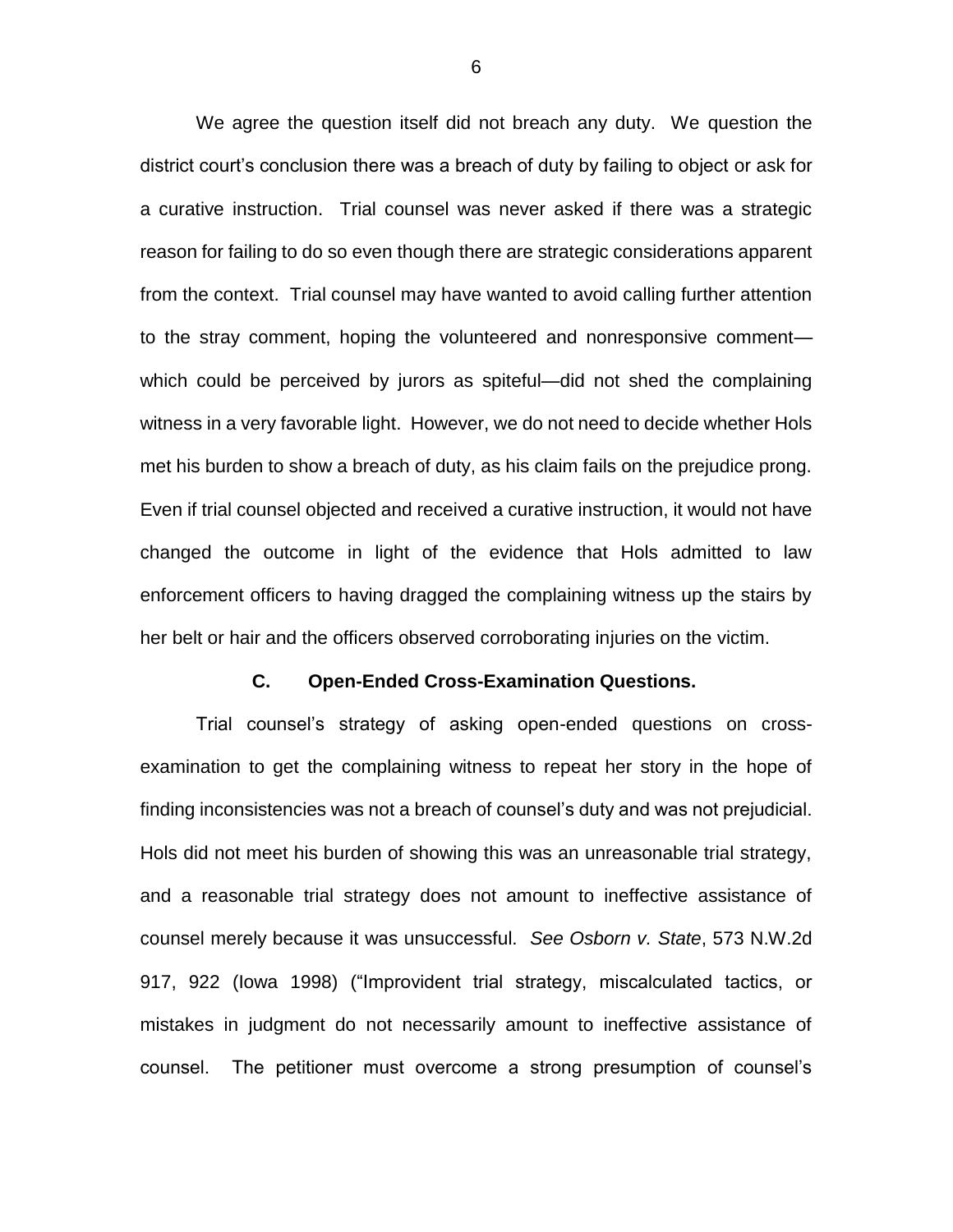competence, and a postconviction applicant has the burden to prove by a preponderance of the evidence that counsel was ineffective." (citations omitted)).

In addition to there being no breach of duty, there was no prejudice. We echo the district court's comments on this issue:

[T]he result would not have changed had trial counsel conducted brilliant cross[-]examination that would bring a tear to Professor Younger's eye.<sup>2</sup> When a criminal defendant tells law enforcement that he drug another individual up the stairs, the assault conviction becomes a virtual certainty.

# **D. Challenge to Sufficiency of Evidence.**

Hols asserts trial counsel was ineffective for failing to specifically challenge the sufficiency of the evidence supporting the "intent to cause serious injury" element of the willful injury charge while making a motion for judgment of acquittal. $3$ This claim fails for two reasons. First, there was no breach of duty because a specific motion raising that issue would have been denied given the evidence that Hols stabbed the complaining witness with a fountain pen. Even though serious injury did not result, a reasonable juror could have concluded Hols had the intent to cause serious injury. Second, there was no prejudice because the jury found Hols not guilty of willful injury, which is the only crime for which intent to cause serious injury was an element. Since Hols got the same result on that charge as

 $\overline{a}$ 

<sup>&</sup>lt;sup>2</sup> Hols's PCR counsel submitted as an exhibit an article from a periodical discussing Professor Irving Younger's Ten Commandments of Cross-Examination. The court admitted the article over the State's objection.

 $3$  Throughout Hols's brief, reference is made to a motion for directed verdict. We will assume counsel intended to reference a motion for judgment of acquittal pursuant to Iowa Rule of Criminal Procedure 2.19(8) rather than its civil counterpart, a motion for directed verdict.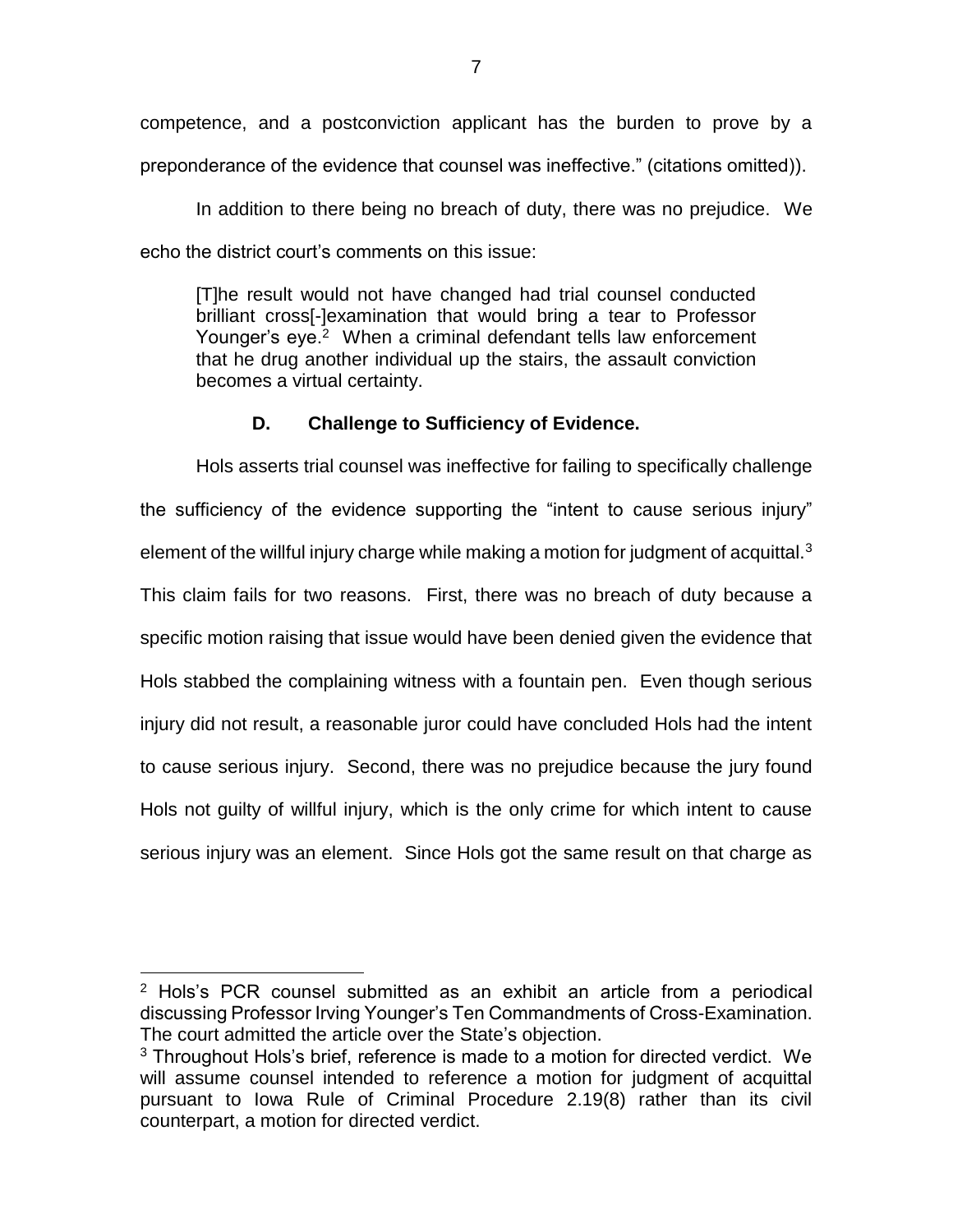he would have achieved had the motion been made and granted, there is, by definition, no prejudice.

#### **E. Failing to Secure and Call Defense Witnesses.**

Hols claims trial counsel was ineffective because he failed to present two defense witnesses and failed to seek a continuance once one of those witnesses was unable to be served with a subpoena. We need not address whether trial counsel breached his duty, as Hols failed to meet his burden to show prejudice. We note that neither of the two proposed defense witnesses testified at the PCR trial, so we are left with nothing more than speculation as to what they knew or the details to which they could have testified at the criminal trial. It is completely unclear what one of the potential defense witnesses knew, so failure to call that witness did not prejudice Hols. Hols claims the other witness was at the house where the assault occurred, heard the argument between Hols and the complaining witness, may have testified that she did not see any injuries on the complaining witness after the argument, and may have testified the complaining witness had the opportunity to report the assault immediately but chose not to. Even if Hols's speculation as to the second witness's testimony was accepted as accurate, it would not have changed the outcome. Her testimony would have corroborated the fact there was a dispute and would not have rebutted the fact Hols admitted to having dragged the complaining witness up the stairs during the argument. Even if that witness testified that she saw no injuries on the complaining witness after the altercation, it would not have changed the outcome for Hols, as injury was only an element of the assault causing bodily injury charge, which had